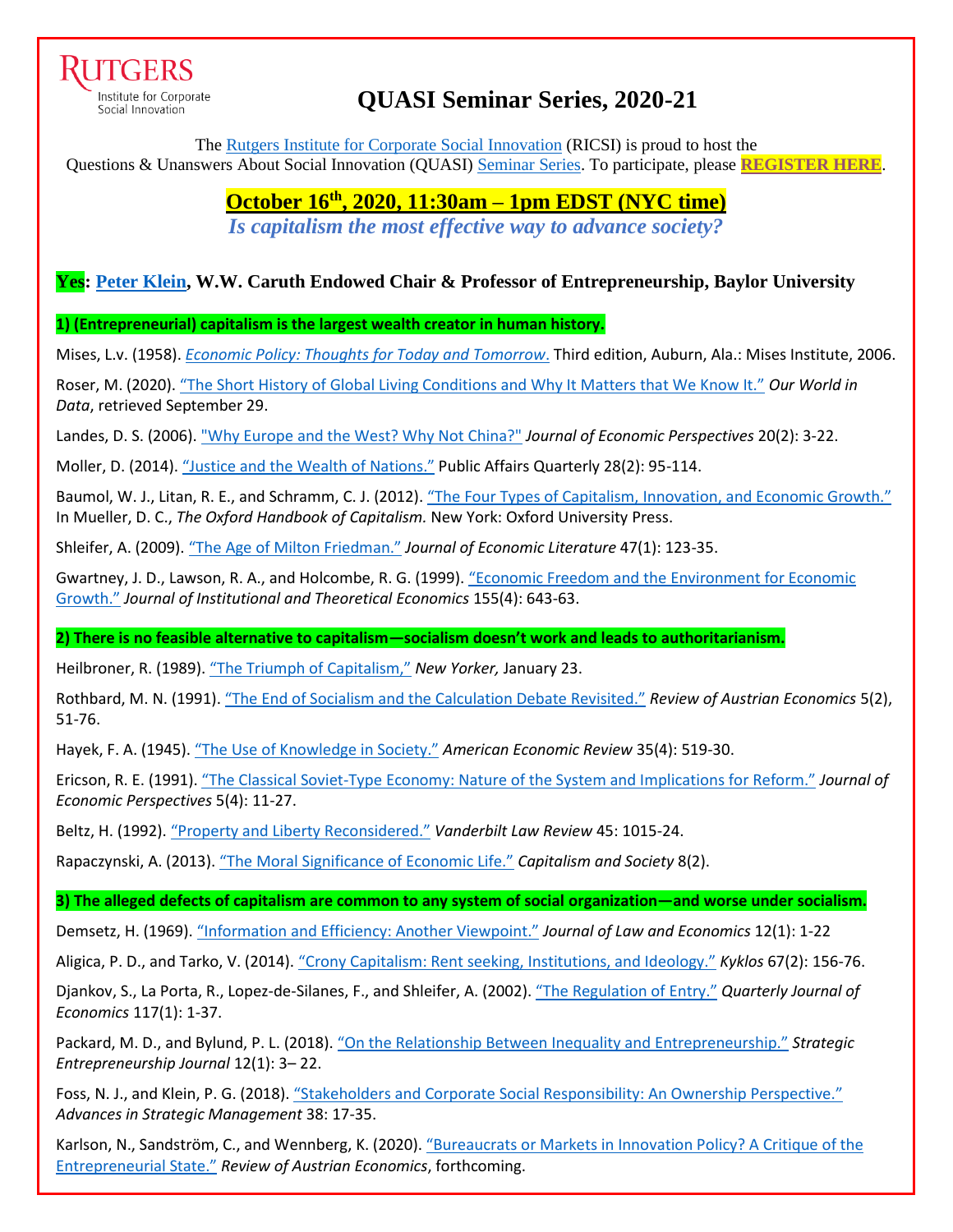## **No: [Paul Adler,](https://www.marshall.usc.edu/personnel/paul-adler) Harold Quintin Chair of Business Policy, University of Southern California**

#### **1) The engine of capitalist growth is outrunning the limits of the capitalist system.**

The limits of the capitalist market process are well known[: Goodwin](https://nam02.safelinks.protection.outlook.com/?url=https%3A%2F%2Furldefense.com%2Fv3%2F__https%3A%2F%2Fnam02.safelinks.protection.outlook.com%2F%3Furl%3Dhttps*3A*2F*2Fwww.dropbox.com*2Fs*2Frgqmeh4mjqo8up2*2FGoodwin-Limitations*2520of*2520markets.pdf*3Fdl*3D0%26data%3D02*7C01*7Cmbarnett*40business.rutgers.edu*7Ca50b607cbb274dacab9008d865785ae8*7Cb92d2b234d35447093ff69aca6632ffe*7C1*7C1*7C637370914906564188%26sdata%3DbLuxryL*2FTxOZ8dBxiKwdimmkhcywQw3fBdIWrYFlhn0*3D%26reserved%3D0__%3BJSUlJSUlJSUlJSUlJSUlJSUlJSU!!LIr3w8kk_Xxm!6YNT9MVuALIjRbB0CFbxNnBNGWdD7DjKvI_oe_oyyZnxBx6Ri1SaUDkZP9tnNUUkAjuZ%24&data=02%7C01%7Cmbarnett%40business.rutgers.edu%7C37819e191a25493a3b6c08d8657b57e4%7Cb92d2b234d35447093ff69aca6632ffe%7C1%7C1%7C637370927735482942&sdata=b4uLs0Gg%2B%2FvBXdNfdi2XIW7%2BQDzXjDrV7byiHLtTGsM%3D&reserved=0) provides an accessible summary. For an understanding of the resulting dynamics of development of the capitalist system, start with the 3 volumes of Marx's *Capital*. For a summary of Marx, see [Fine & Saad-Filho,](https://nam02.safelinks.protection.outlook.com/?url=https%3A%2F%2Furldefense.com%2Fv3%2F__https%3A%2F%2Fnam02.safelinks.protection.outlook.com%2F%3Furl%3Dhttps*3A*2F*2Fwww.dropbox.com*2Fs*2F82ye5sp5e7c455t*2Fben-fine-marxs-capital-6th-edition*2520*25281*2529.pdf*3Fdl*3D0%26data%3D02*7C01*7Cmbarnett*40business.rutgers.edu*7Ca50b607cbb274dacab9008d865785ae8*7Cb92d2b234d35447093ff69aca6632ffe*7C1*7C1*7C637370914906554192%26sdata%3DxBtUmulKe3TslshlWPpkQkP5h6*2FcXYW*2BofBpd1AF8Ks*3D%26reserved%3D0__%3BJSUlJSUlJSUlJSUlJSUlJSUlJSUlJQ!!LIr3w8kk_Xxm!6YNT9MVuALIjRbB0CFbxNnBNGWdD7DjKvI_oe_oyyZnxBx6Ri1SaUDkZP9tnNeSIogB9%24&data=02%7C01%7Cmbarnett%40business.rutgers.edu%7C37819e191a25493a3b6c08d8657b57e4%7Cb92d2b234d35447093ff69aca6632ffe%7C1%7C0%7C637370927735492934&sdata=9XIm1bajyyOwsIgiDp0RMmUgd64My7gxzRcuTNC7Yic%3D&reserved=0) and perhaps an easier read and a broader view in [Foley.](https://nam02.safelinks.protection.outlook.com/?url=https%3A%2F%2Furldefense.com%2Fv3%2F__https%3A%2F%2Fnam02.safelinks.protection.outlook.com%2F%3Furl%3Dhttps*3A*2F*2Fwww.dropbox.com*2Fs*2Fr8z689huw26lmss*2FFoley*2520-*2520Adam*2527s*2520fallacy.pdf*3Fdl*3D0%26data%3D02*7C01*7Cmbarnett*40business.rutgers.edu*7Ca50b607cbb274dacab9008d865785ae8*7Cb92d2b234d35447093ff69aca6632ffe*7C1*7C1*7C637370914906554192%26sdata%3DuYZQxNqcolZYHpUSDvqTpe630TbcTGSNQlMTbA*2BCiP4*3D%26reserved%3D0__%3BJSUlJSUlJSUlJSUlJSUlJSUlJSUlJQ!!LIr3w8kk_Xxm!6YNT9MVuALIjRbB0CFbxNnBNGWdD7DjKvI_oe_oyyZnxBx6Ri1SaUDkZP9tnNXKbeFvx%24&data=02%7C01%7Cmbarnett%40business.rutgers.edu%7C37819e191a25493a3b6c08d8657b57e4%7Cb92d2b234d35447093ff69aca6632ffe%7C1%7C0%7C637370927735492934&sdata=9ItKfW6At8muvlrlvcQvuMMOXoGt6MCgneZCAoCs0qY%3D&reserved=0)

#### **2) So long as the core of the economic system is capitalist, government cannot effectively deal with the resulting tensions.**

Here is a classic paper by [Przeworski and Wallerstein](https://nam02.safelinks.protection.outlook.com/?url=https%3A%2F%2Furldefense.com%2Fv3%2F__https%3A%2F%2Fnam02.safelinks.protection.outlook.com%2F%3Furl%3Dhttps*3A*2F*2Fwww.dropbox.com*2Fs*2Fhoamejygzlvv2fr*2FPrzeworski*2520and*2520Wallerstein*2520-*2520Structural*2520dependence.pdf*3Fdl*3D0%26data%3D02*7C01*7Cmbarnett*40business.rutgers.edu*7Ca50b607cbb274dacab9008d865785ae8*7Cb92d2b234d35447093ff69aca6632ffe*7C1*7C1*7C637370914906594173%26sdata%3DR1R8czSPdBd7YznNXHPdpks6gCgACJxw*2B*2BLBYCnp6mg*3D%26reserved%3D0__%3BJSUlJSUlJSUlJSUlJSUlJSUlJSUlJSUl!!LIr3w8kk_Xxm!6YNT9MVuALIjRbB0CFbxNnBNGWdD7DjKvI_oe_oyyZnxBx6Ri1SaUDkZP9tnNTYNnZcL%24&data=02%7C01%7Cmbarnett%40business.rutgers.edu%7C37819e191a25493a3b6c08d8657b57e4%7Cb92d2b234d35447093ff69aca6632ffe%7C1%7C1%7C637370927735502928&sdata=VpAEMBjP5NK3KiCAJGs4OV58zxopQWqsyNrrb8STSbI%3D&reserved=0) and an overview of Marxist theories of the state b[y Hay.](https://nam02.safelinks.protection.outlook.com/?url=https%3A%2F%2Furldefense.com%2Fv3%2F__https%3A%2F%2Fnam02.safelinks.protection.outlook.com%2F%3Furl%3Dhttps*3A*2F*2Fwww.dropbox.com*2Fs*2Fjuj04u9z925yi8h*2FMarxism*2520and*2520the*2520State.pdf*3Fdl*3D0%26data%3D02*7C01*7Cmbarnett*40business.rutgers.edu*7Ca50b607cbb274dacab9008d865785ae8*7Cb92d2b234d35447093ff69aca6632ffe*7C1*7C1*7C637370914906604164%26sdata%3DgEsOmiR1UZ9tqR5FXZJsjZDdPhvIufsDtZQ*2F3E0Uv1c*3D%26reserved%3D0__%3BJSUlJSUlJSUlJSUlJSUlJSUlJSUl!!LIr3w8kk_Xxm!6YNT9MVuALIjRbB0CFbxNnBNGWdD7DjKvI_oe_oyyZnxBx6Ri1SaUDkZP9tnNWJTSc4Y%24&data=02%7C01%7Cmbarnett%40business.rutgers.edu%7C37819e191a25493a3b6c08d8657b57e4%7Cb92d2b234d35447093ff69aca6632ffe%7C1%7C1%7C637370927735512923&sdata=UBF5bkHgX5dGb7Bf3xIt5GRt7Fj8ID3rZ08M9skZzz8%3D&reserved=0) An[d here](https://www.dropbox.com/s/agpd2s4nf67837v/Klein%20v%20Polanyi%20ASQ.pdf?dl=0) is a paper of mine that links this discussion to Polanyi.

#### **3) The successor system is a novel, democratic form of socialism.**

For my argument linking (1), (2), and (3) see my recent [book.](https://www.amazon.com/Percent-Economy-Democratic-Capitalism-Management/dp/0190931884/ref=sr_1_1?dchild=1&keywords=adler+99&qid=1601677192&sr=8-1) Cockshott [and Cottrell](https://nam02.safelinks.protection.outlook.com/?url=https%3A%2F%2Furldefense.com%2Fv3%2F__https%3A%2F%2Fnam02.safelinks.protection.outlook.com%2F%3Furl%3Dhttps*3A*2F*2Fwww.dropbox.com*2Fs*2Fno63ojftnzh1wru*2FCockshott*2520and*2520Cottrell*2520--*2520hayek_critique.pdf*3Fdl*3D0%26data%3D02*7C01*7Cmbarnett*40business.rutgers.edu*7Ca50b607cbb274dacab9008d865785ae8*7Cb92d2b234d35447093ff69aca6632ffe*7C1*7C1*7C637370914906584173%26sdata%3Dv77PPV0nnTUou7Kig3StKowyus*2BrpTjb*2BguTUBKGcHY*3D%26reserved%3D0__%3BJSUlJSUlJSUlJSUlJSUlJSUlJSUlJSU!!LIr3w8kk_Xxm!6YNT9MVuALIjRbB0CFbxNnBNGWdD7DjKvI_oe_oyyZnxBx6Ri1SaUDkZP9tnNeIn0dIf%24&data=02%7C01%7Cmbarnett%40business.rutgers.edu%7C37819e191a25493a3b6c08d8657b57e4%7Cb92d2b234d35447093ff69aca6632ffe%7C1%7C1%7C637370927735512923&sdata=BpzJFoQBbY9B9j1OtB6wd1zl2pxtgtsy430KKcYYG7k%3D&reserved=0) argue against Hayek and for the need for and viability of comprehensive socialist planning. For a more detailed view of what an advanced socialist system would look like, see their book, *[Towards new socialism](https://nam02.safelinks.protection.outlook.com/?url=https%3A%2F%2Furldefense.com%2Fv3%2F__https%3A%2F%2Fnam02.safelinks.protection.outlook.com%2F%3Furl%3Dhttps*3A*2F*2Fwww.dropbox.com*2Fs*2Fjna59p2g8fji1hx*2FCockshott*2520and*2520Cottrell*2520-*2520new_socialism*2520copy.pdf*3Fdl*3D0%26data%3D02*7C01*7Cmbarnett*40business.rutgers.edu*7Ca50b607cbb274dacab9008d865785ae8*7Cb92d2b234d35447093ff69aca6632ffe*7C1*7C1*7C637370914906584173%26sdata%3DBaQ33WNgNPOTRZ8TsAgaeXoJ09KpTrVqDshZ*2FItfvLQ*3D%26reserved%3D0__%3BJSUlJSUlJSUlJSUlJSUlJSUlJSUlJSU!!LIr3w8kk_Xxm!6YNT9MVuALIjRbB0CFbxNnBNGWdD7DjKvI_oe_oyyZnxBx6Ri1SaUDkZP9tnNWPHxexC%24&data=02%7C01%7Cmbarnett%40business.rutgers.edu%7C37819e191a25493a3b6c08d8657b57e4%7Cb92d2b234d35447093ff69aca6632ffe%7C1%7C1%7C637370927735522917&sdata=qlSRlSeFXE44xOczYjiFTEprwE8wTByjnhc%2F1%2Bcbk2U%3D&reserved=0)*.

#### **It depends: [Anita McGahan,](https://www.rotman.utoronto.ca/FacultyAndResearch/Faculty/FacultyBios/McGahan.aspx) George E. Connell Chair in Organizations & Society, University of Toronto**

**1) Entrepreneurial capitalism has created vicious structural inequality, the prospect of climate suicide, and humanitarian disasters as well as a lot of wealth.**

John M. Amis, Kamal A. Munir, Thomas B. Lawrence, Paul Hirsch, and Anita McGahan "Inequality, Institutions, and [Organizations,](https://journals.sagepub.com/doi/pdf/10.1177/0170840618792596?casa_token=XXlEduq1wIgAAAAA:zOKy7Q3db3nzCWTvNW-VG4oAcg94oGRg0BnxHcEUQXw16uQdpN5f1Zi6QF36KRY9d7Mk-VCyQRfayQ)" *Organization Studies* (2018) 39:9, pp. 1131-1152

Pew Research Center, "Social and Demographic Trends," at [https://www.pewsocialtrends.org/2020/01/09/trends-in](https://www.pewsocialtrends.org/2020/01/09/trends-in-income-and-wealth-inequality/)[income-and-wealth-inequality/](https://www.pewsocialtrends.org/2020/01/09/trends-in-income-and-wealth-inequality/)

Eduardo Porter, "A Simple Equation: More Education = More Income," *New York Times* (Sept 10, 2014) at <https://www.nytimes.com/2014/09/11/business/economy/a-simple-equation-more-education-more-income.html>

**2) Advancing society requires innovating beyond both capitalism and socialism as systems for organizing coordination in the allocation of scarce resources.**

Justin Fox, "Piketty's 'Capital' in a Lot Less than 696 Pages," HBS.org, at [https://hbr.org/2014/04/pikettys-capital-in-a](https://hbr.org/2014/04/pikettys-capital-in-a-lot-less-than-696-pages)[lot-less-than-696-pages](https://hbr.org/2014/04/pikettys-capital-in-a-lot-less-than-696-pages) (April 24, 2014)

Sergio Lazzarini, "The Right Strategy: Benchmarks for Just Corporate Action," [https://papers.ssrn.com/sol3/papers.cfm?abstract\\_id=3371177](https://papers.ssrn.com/sol3/papers.cfm?abstract_id=3371177) (May 2019)

**3) Social advancement also requires rethinking the purpose of organized coordination.**

Anita M McGahan, "Where Does an Organization's Responsibility End?: Identifying the Boundaries on Stakeholder Claims," *Academy of Management Discoveries* (January 2019): <https://journals.aom.org/doi/10.5465/amd.2018.0218>

Anita M. McGahan and Jason Sukhram, "No Going Back: The Sustainable Development Goals after COVID," *Rotman Magazine* (Fall 2020), available at<https://hbsp.harvard.edu/product/ROT420-PDF-ENG>